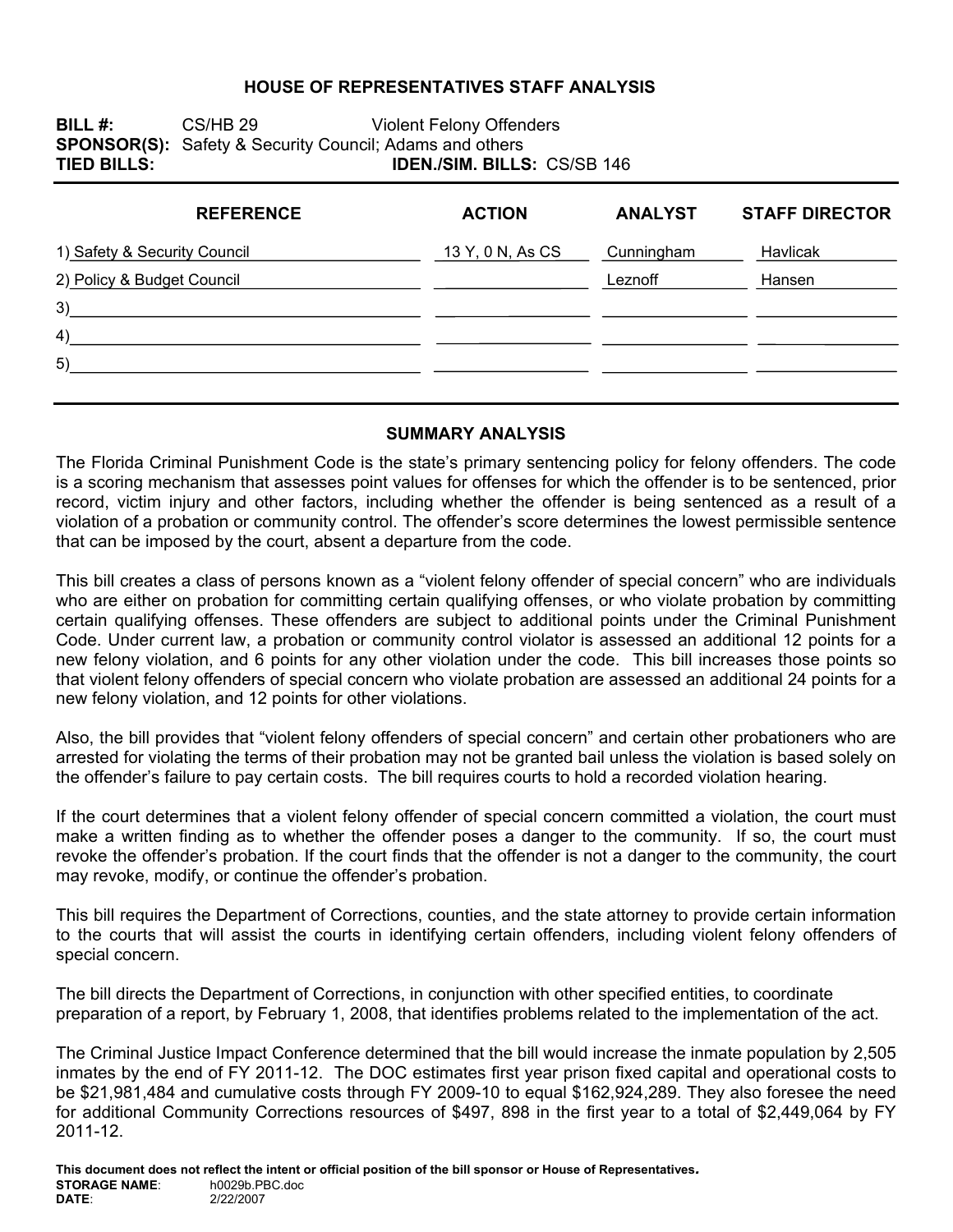## **FULL ANALYSIS**

# **I. SUBSTANTIVE ANALYSIS**

## A. HOUSE PRINCIPLES ANALYSIS:

Personal responsibility -- This bill encourages responsible behavior by exposing specified violators of probation or community control to greater sentence lengths than are provided under the current point structure of the Criminal Punishment Code.

#### B. EFFECT OF PROPOSED CHANGES:

Probation is a form of community supervision requiring specified contacts with parole and probation officers, compliance with standard statutory terms and conditions, and compliance with any specific terms and conditions required by the sentencing court.<sup>1</sup> Community control is a form of intensive, supervised custody in the community, including surveillance on weekends and holidays, administered by officers with restricted caseloads. Community control is an individualized program in which the freedom of an offender is restricted within the community, home, or non-institutional residential placement and specific sanctions are imposed and enforced.<sup>2</sup>

Offenders on probation and community control must comply with the statutory terms and conditions set forth in s. 948.03, F.S. $3$  These terms and conditions require probationers and community controllees to:

- Report to the probation and parole supervisors as directed.
- Permit such supervisors to visit him or her at his or her home or elsewhere.
- Work faithfully at suitable employment insofar as may be possible.
- Remain within a specified place.
- Make reparation or restitution.
- Make payment of the debt due and owing to a county or municipal detention facility for medical care, treatment, hospitalization, or transportation received by the felony probationer while in that detention facility.
- Support his or her legal dependents to the best of his or her ability.
- Pay any monies owed to the crime victims compensation trust fund.
- Pay the application fee and costs of the public defender.
- Not associate with persons engaged in criminal activities.
- Submit to random testing as directed by the correctional probation officer or the professional staff of the treatment center where he or she is receiving treatment to determine the presence or use of alcohol or controlled substances.
- Not possess, carry, or own any firearm unless authorized by the court and consented to by the probation officer.
- Not use intoxicants to excess or possess any drugs or narcotics unless prescribed by a physician.
- Not knowingly visit places where intoxicants, drugs, or other dangerous substances are unlawfully sold, dispensed, or used.
- Submit to the drawing of blood or other biological specimens, and reimburse the appropriate agency for the costs of drawing and transmitting the blood or other biological specimens to the Department of Law Enforcement.

 $\overline{a}$ 

<sup>1</sup> Section 948.001(5), F.S.

 $2$  Section 948.001(2), F.S.

<sup>3</sup> *See* ss. 948.03 and 948.101, F.S.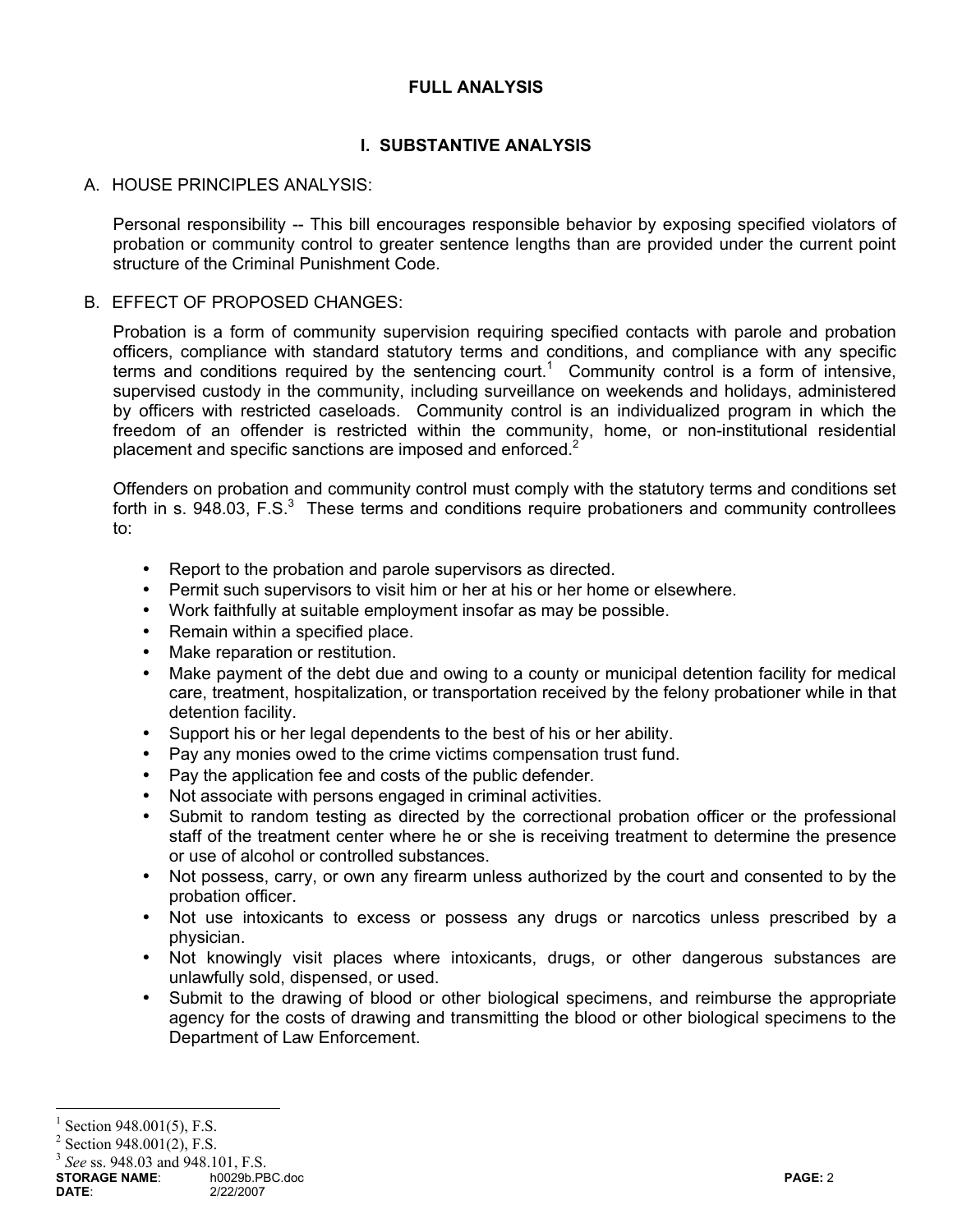In addition to complying with the above terms and conditions, offenders on community control are subject to intensive supervision and surveillance, which may include but is not limited to:

- Specified contact with the parole and probation officer.
- Confinement to an agreed-upon residence during hours away from employment and public service activities.
- Mandatory public service.
- Supervision by the Department of Corrections by means of an electronic monitoring device or system.

Section 948.06, F.S., provides procedures regarding violation of the terms and conditions required of a person on probation or community control. Upon violation, the offender is arrested and brought before the sentencing court. At the first hearing on the violation, the offender is advised of the charge. If the offender admits the charge, the court may immediately revoke, modify, or continue the probation or community control or place the probationer into a community control program.

If the offender denies having violated the terms of the probation or community control, the court may commit him or her to jail or release him or her with or without bail to await further hearing, or it may dismiss the charge of probation or community control violation. Unless dismissed, the court must conduct a hearing and determine whether the offender has violated. If the court finds that the offender has violated, the court may immediately revoke, modify, or continue the probation or community control or place the probationer into a community control program.

If probation or community control is revoked, the court must adjudicate the probationer or offender guilty of the offense charged and proven or admitted, unless he or she has previously been adjudicated guilty. The court may then impose any sentence that it might have originally imposed for the offense for which the offender was placed on probation or into community control.

The Criminal Punishment Code, ss. 921.002 through 921.0027, F.S., is applicable to all non capital, felony offenses committed on or after October 1, 1998. The code provides a mathematical formula that determines the minimum sentence that a court may impose upon an offender. The minimum sentence is calculated based upon the total number of points assessed against the offender. If the total points exceed 44, the court must subtract 28 points and multiply by 75%. The resulting number is the minimum number of months in state prison that the offender must serve. However, the court may find that one of the mitigating circumstances specified in s. 921.0026, F.S., warrants a downward departure. Where a downward departure is granted, the court may sentence the offender to less than the minimum sentence required by the code.

If an offender is sentenced after being found guilty of violating the terms of his or her probation or community control, the total points are re-calculated, adding 12 points for a violation resulting from committing a new felony offense, or 6 points for any violation other than a new felony offense. The effect of the additional points may compel the sentencing court to impose a new state prison sentence, unless the court finds grounds for a downward departure.

# **Effect of Bill**

This bill creates the "Anti-Murder Act".

This bill creates s. 903.0351, F.S., which provides that the following offenders arrested for violation of probation or community control may not be granted bail prior to the resolution of the probation or community control violation hearing unless the violation is based solely on a failure to pay costs, fines, or restitution payments:

- Violent felony offenders of special concern.
- Persons who are on felony probation or community control for any offense committed on or after the effective date of the bill and who are arrested for a qualifying offense.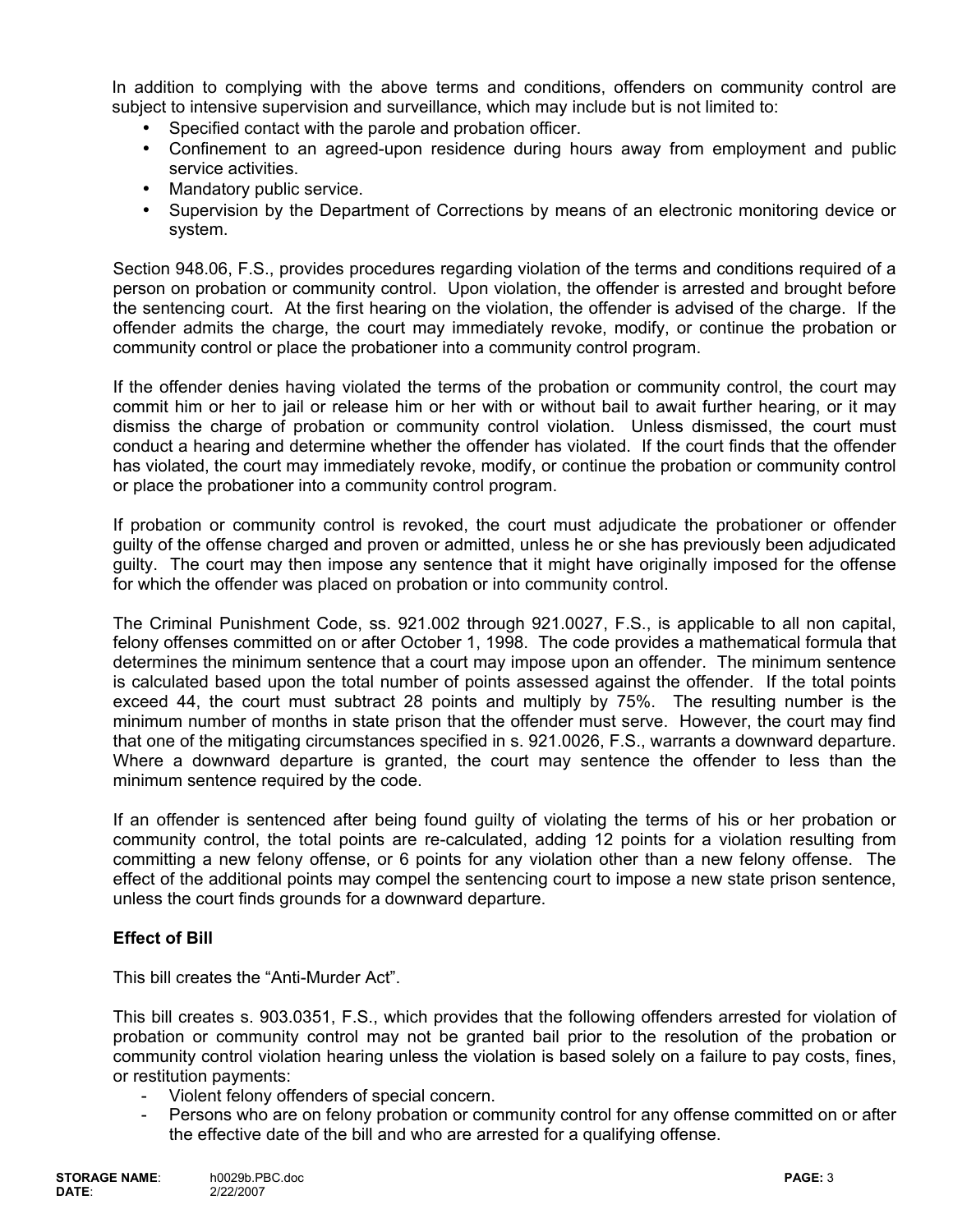Persons on felony probation or community control who have previously been found by a court to be a habitual violent felony offender, three-time violent felony offender, or a sexual predator, and who are arrested for committing a qualifying offense on or after the effective date of this act.

A corresponding change is made to s. 948.06(4), F.S., regarding the above-listed offenders who are captured in a county other than the sentencing county.

This bill creates a new subsection (8) to s. 948.06, F.S., relating to violent felony offenders of special concern. The bill defines a "violent felony offender of special concern" as a person who is:

- On felony probation or community control related to the commission of a qualifying offense committed on or after the effective date of the act,
- On felony probation or community control for any offense committed on or after the effective date of the act, and has previously been convicted of a qualifying offense,
- On felony probation or community control for any offense committed on or after the effective date of the act, and is found to have violated that probation or community control by committing a qualifying offense.
- On felony probation or community control and has previously been found by a court to be a habitual violent felony offender pursuant to s. 775.084(1)(b) and has committed a qualifying offense on or after the effective date of the act.
- On felony probation or community control and has previously been found by a court to be a three-time violent felony offender pursuant to s. 775.084(1)(c) and has committed a qualifying offense on or after the effective date of the act.
- On felony probation or community control and has previously been found by a court to be a sexual predator pursuant to s. 775.21 and has committed a qualifying offense on or after the effective date of the act.

This bill defines a "qualifying offense" as:

- Kidnapping or attempted kidnapping under s. 787.01, false imprisonment of a child under the age of 13 under s. 787.02(3), F.S., or luring or enticing a child under s. 787.025(2)(b) or (c), F.S.
- Murder or attempted murder under s. 782.04, F.S., attempted felony murder under s. 782.051, F.S., or manslaughter under s. 782.07, F.S.
- Aggravated battery or attempted aggravated battery under s. 784.045, F.S.
- Sexual battery or attempted sexual battery under s.  $794.011(2)$ ,  $(3)$ , or  $(4)$ , or  $(8)(b)$  or  $(c)$ , F.S.
- Lewd or lascivious battery or attempted lewd or lascivious batter under s. 800.04(4), F.S., or lewd or lascivious molestation under s. 800.04(5)(b) or (c)2., F.S., lewd or lascivious conduct under s. 800.04(6)(b), F.S., or lewd or lascivious exhibition under s. 800.04(7)(c), F.S.
- Robbery or attempted robbery under s. 812.13, F.S., cariacking or attempted cariacking under s. 812.133, F.S., or home invasion robbery or attempted home invasion robbery under s. 812.135, F.S.
- Lewd or lascivious offense upon or in the presence of an elderly or disabled person or attempted lewd or lascivious offense upon or in the presence of an elderly or disabled person under s. 825.1025, F.S.
- Sexual performance of a child or attempted sexual performance of a child under s. 827.071, F.S.
- Computer pornography under s. 847.0135(2) or (3), F.S., transmission of child pornography under s. 847.0137, F.S., or selling or buying of minors under s. 847.0145, F.S.
- Poisoning food or water under s. 859.01, F.S.
- Abuse of a dead human body under s. 872.06, F.S.
- Any burglary offense or attempted burglary offense that is either a first or second degree felony under s. 810.02(2) or (3), F.S.
- Arson or attempted arson under s. 806.01(1), F.S.
- Aggravated assault under s. 784.021, F.S.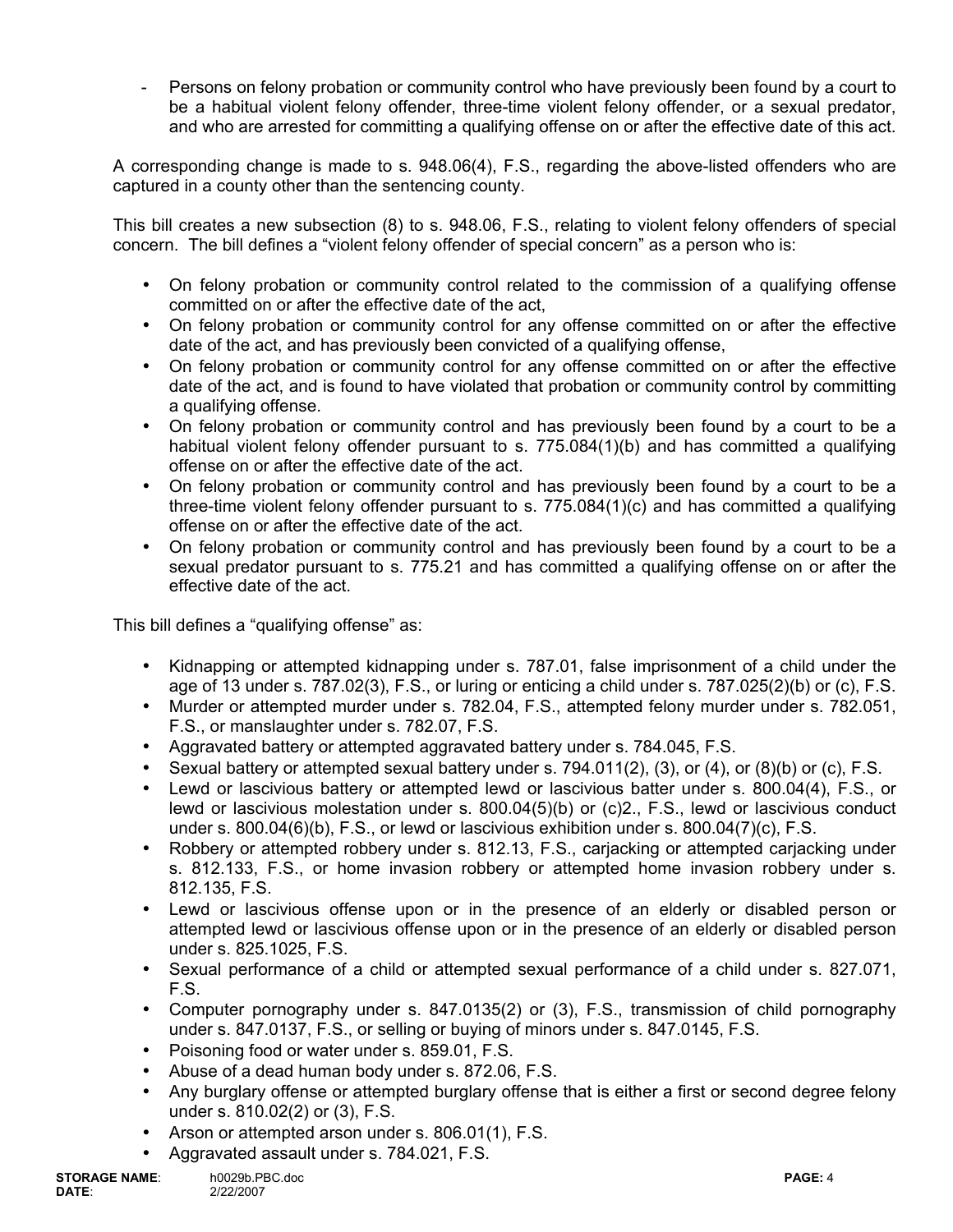- Aggravated stalking under s.  $784.048(3)$ ,  $(4)$ ,  $(5)$ , or  $(7)$ , F.S.
- Aircraft piracy under s. 860.16, F.S.
- Unlawful throwing, placing, or discharging of a destructive device or bomb under s. 790.161(2), (3), or (4), F.S.
- Treason under s. 876.32, F.S.
- An offense in another jurisdiction that would meet the definitions of these offenses if committed in Florida.

The bill provides that the following individuals must remain in custody pending the resolution of a probation or community control violation:

- Violent felony offenders of special concern.
- Persons who are on felony probation or community control for any offense committed on or after the effective date of the bill and who are arrested for a qualifying offense.
- Persons on felony probation or community control who have previously been found by a court to be a habitual violent felony offender, three-time violent felony offender, or a sexual predator, and who are arrested for committing a qualifying offense on or after the effective date of this act.

Additionally, the court may not dismiss a probation or community control violation warrant pending against one of the above-listed offenders without holding a recorded violation hearing at which both the state and the offender are represented.

If the court finds that a violent felony offender of special concern has committed a violation of probation, other than a failure to pay certain costs, the court must:

- Make a written finding, using a variety of factors, as to whether the violent felony offender of special concern poses a danger to the community; and
- Decide whether to revoke the probation or community control.

If the court determines that a violent felony offender of special concern poses a danger to the community, the court must revoke probation or community control and sentence the offender up to the statutory maximum, or longer if permitted by law. If the court determines that a violent felony offender of special concern does not pose a danger to the community, the court may revoke, modify, or continue the offender's probation or community control, or may place the offender in community control.

This bill amends the Criminal Punishment Code, s. 921.0024, F.S., to provide additional points for community sanction violations committed by violent felony offenders of special concern. Specifically, the bill requires that a violent felony offender of special concern violator be assessed 12 points for a violation that does not involve a new felony conviction (as opposed to the 6 points assessed under current law), and be assessed 24 points for a violation that involves a new felony conviction (as opposed to the 12 points assessed under current law). These additional points will have the effect of lengthening the minimum sentence required by the Criminal Punishment Code.

This bill requires the Department of Corrections, counties, and the state attorney to provide certain information to the courts that will assist the courts in identifying certain offenders, including violent felony offenders of special concern.

This bill requires the Department of Corrections, in cooperation with other entities, to coordinate preparation of a report that identifies problems related to the implementation of the act. This report must be submitted to the Governor, President of the Senate, and the Speaker of the House of Representatives.

The bill provides a severability clause.

## C. SECTION DIRECTORY:

**Section 1.** Names the act.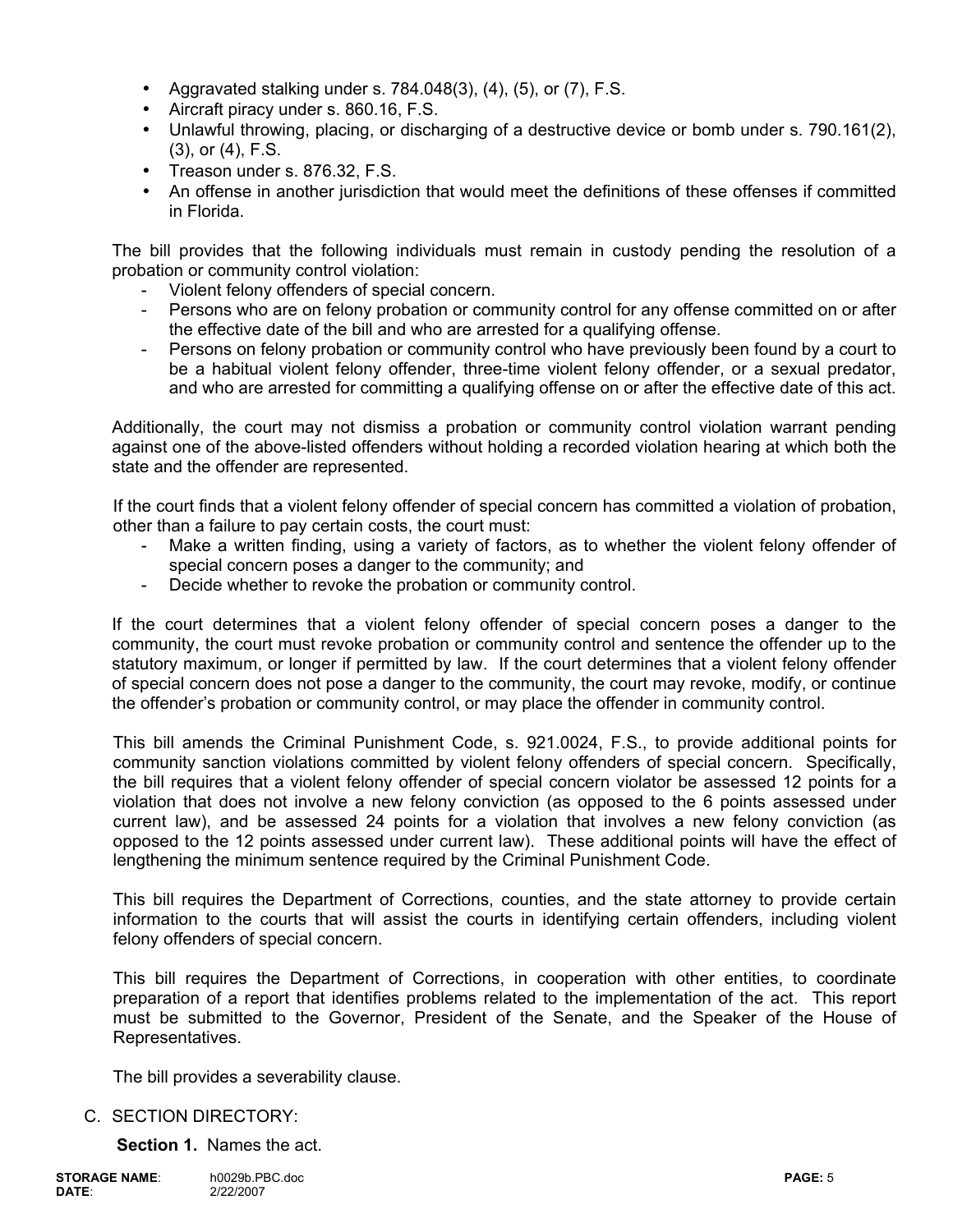**Section 2.** Creates s. 903.0351, F.S., denying bail for certain offenders.

**Section 3.** Amends s. 948.06, F.S., defining violent felony offender of special concern and requiring a violation of probation hearing.

**Section 4.** Creates s. 948.064, F.S., establishing responsibilities for notifying the court of an offender's status as a violent felony offender of special concern.

**Section 5.** Amends s. 921 .0024, F.S., to increase points for community sanction violations.

**Sections 6, 7 and 8.** Republishes statutes that may be affected by the changes made in the bill.

**Section 9.** Requires a report on the implementation of the act.

**Section 10.** Provides a severability clause.

**Section 11.** This bill takes effect upon becoming a law.

### **II. FISCAL ANALYSIS & ECONOMIC IMPACT STATEMENT**

#### A. FISCAL IMPACT ON STATE GOVERNMENT:

1. Revenues:

None.

2. Expenditures:

The Governor's Office of Policy and Budget produced the following estimated General Revenue impact for new prison bed construction and operations pursuant to the provisions of CS/HB 29:

| <b>Fiscal Year</b> |     | Amount      |
|--------------------|-----|-------------|
| 12007-2008         | \$  | 21,981,484  |
| 2008-2009          | \$  | 89,116,620  |
| 2009-2010          | \$. | 51,826,185  |
| otal <sup>-</sup>  |     | 162,924,289 |

The Office of the State Court Administrator's (OSCA) indicates that one additional FTE and resources are needed for the re-engineering of the Judicial Inquiry System (JIS) to assist with the early identification of the "flagging" of the "violent felony offender of special concern."

Below is a recap of the fiscal impact to CS/HB 29: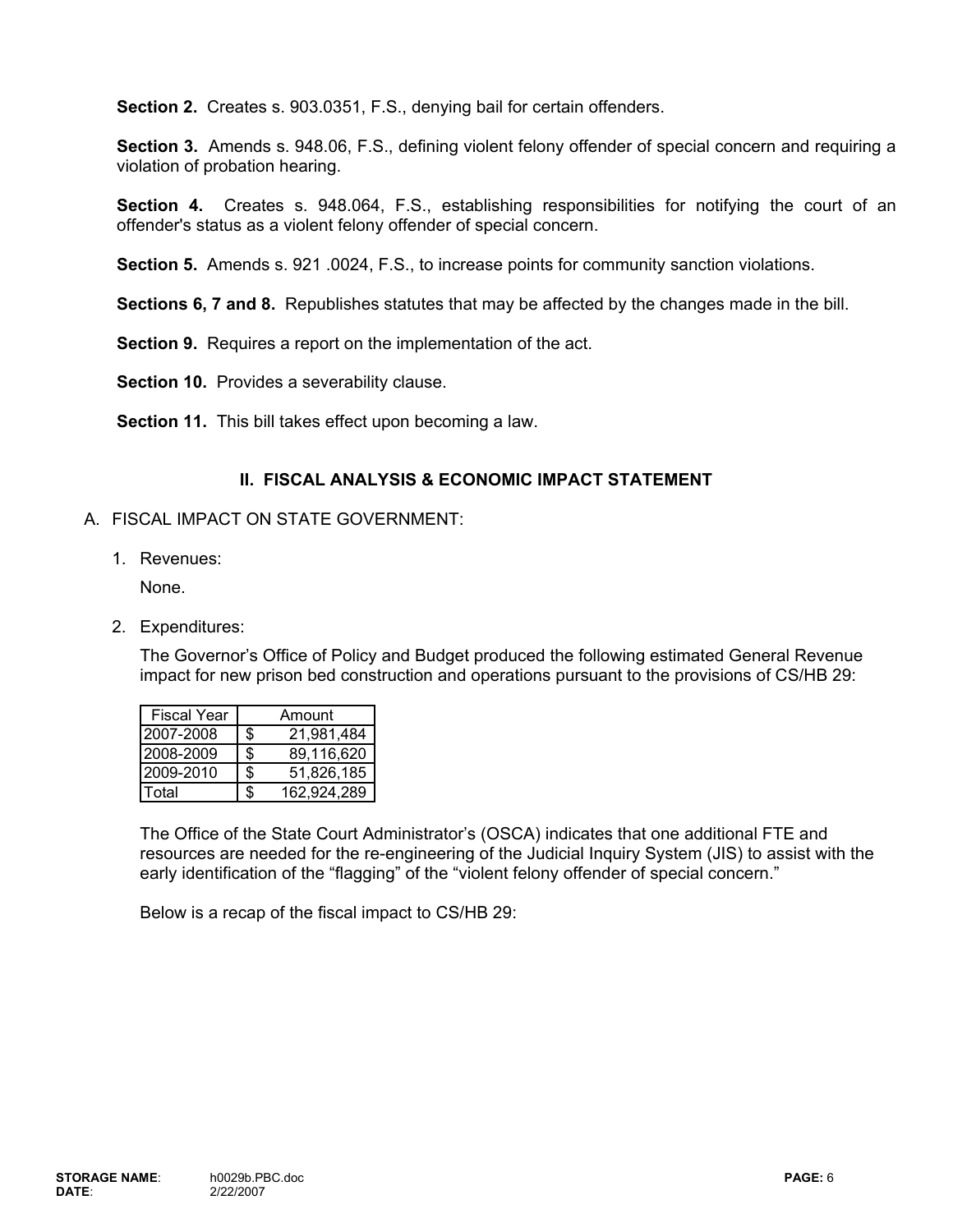|                       | <b>Fiscal Year</b> |            |            |             |
|-----------------------|--------------------|------------|------------|-------------|
|                       | 2007-2008          | 2008-2009  | 2009-2010  | Total       |
| Recurring:            |                    |            |            |             |
| DOC operational       |                    |            |            |             |
| Cost                  | 1,831,484          | 9,445,620  | 24,036,185 | 35,313,289  |
| <b>OSCA</b> (includes |                    |            |            |             |
| salaries & benefits,  |                    |            |            |             |
| expenses, etc)        | 90,962             | 90,962     | 90,962     | 272,886     |
|                       |                    |            |            |             |
| Non-recurring         |                    |            |            |             |
| FCO: Cost to          |                    |            |            |             |
| Construct             | 20,150,000         | 79,671,000 | 27,790,000 | 127,611,000 |
| <b>OSCA (Data</b>     |                    |            |            |             |
| Processing,           |                    |            |            |             |
| Software and JIS)     | 221,526            |            |            | 221,526     |

Additionally, the Department of Corrections notes a potential impact to the Office of Community Corrections as the bill may result in the courts requesting additional information in order to determine if violent offenders of special concern pose a danger to the community. Estimated costs are \$497, 898 and 7 FTE in the first year to a total of \$2,449,064 and 35 FTE by FY 2011-12.

Total 89,207,582 22,293,972 51,917,147 163,418,701

- B. FISCAL IMPACT ON LOCAL GOVERNMENTS:
	- 1. Revenues:

None.

2. Expenditures:

There could be increased utilization of county jail beds because of provisions that require the offender to be held in custody pending final disposition by the courts. The incremental impact of CS/HB 29 is indeterminate since data are not available to indicate the number of these offenders that are held in local jails under existing law.

C. DIRECT ECONOMIC IMPACT ON PRIVATE SECTOR:

None.

D. FISCAL COMMENTS:

The Criminal Justice Impact Conference (CJIC) met on February 16, 2007 and produced the prison bed impacts for both HB 29 and CS/SB 146. HB 29 was amended to mirror CS/SB 146. Therefore, the following prison bed impact from CJIC reflects CS/HB 29 as amended: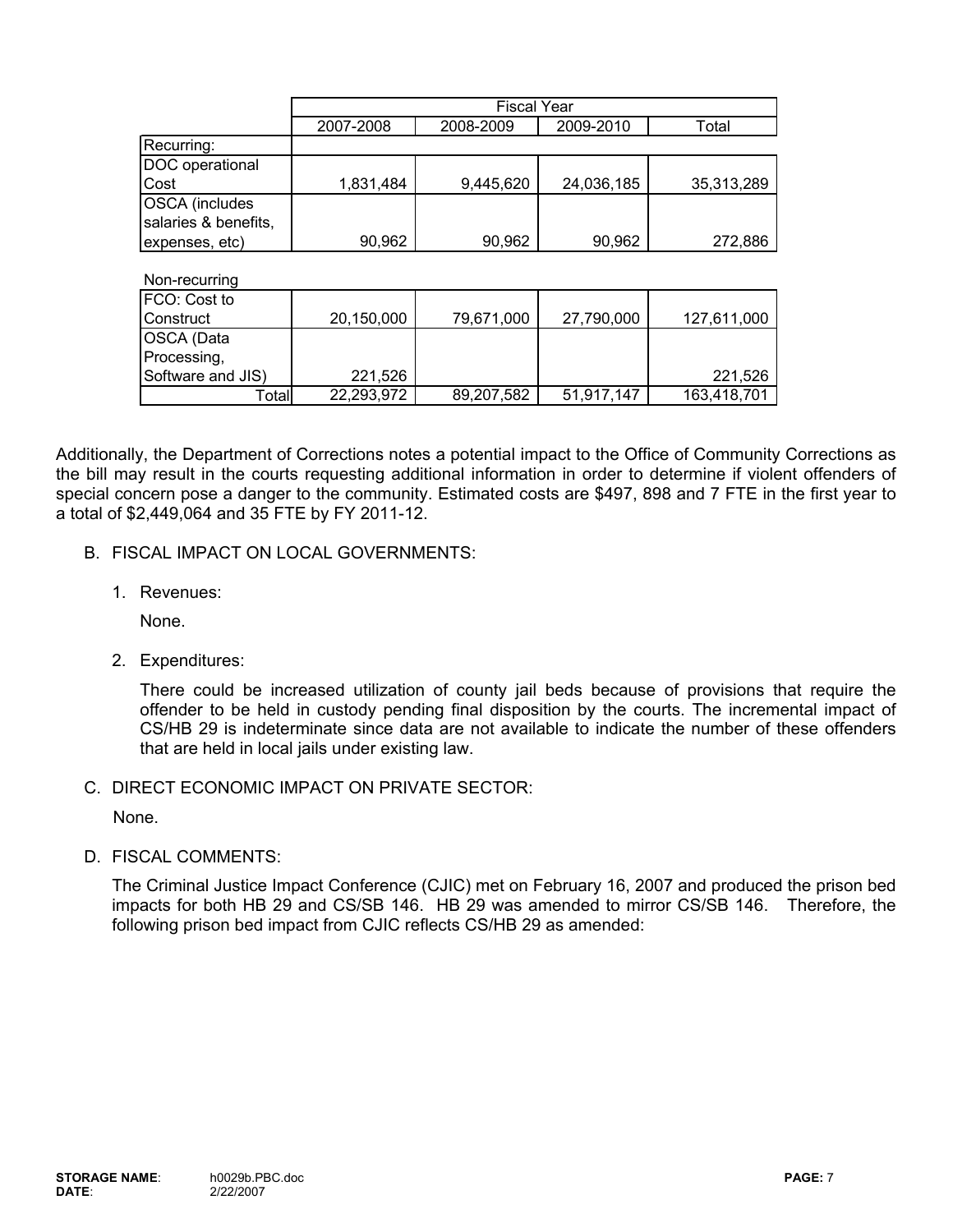| Number of Prison Beds Needed |                                                      |                                                |  |  |
|------------------------------|------------------------------------------------------|------------------------------------------------|--|--|
| <b>Fiscal Year</b>           | Projected<br><b>Additional Annual</b><br>Prison Beds | Projected<br>Cummulative<br><b>Prison Beds</b> |  |  |
| 2007-2008                    | 48                                                   | 48                                             |  |  |
| 2008-2009                    | 372                                                  | 420                                            |  |  |
| 2009-2010                    | 702                                                  | 1,122                                          |  |  |
| 2010-2011                    | 737                                                  | 1,859                                          |  |  |
| 2011-2012                    | 646                                                  | 2,505                                          |  |  |
| Total                        | 2,505                                                | 2,505                                          |  |  |

The courts indicate that passage of the bill may generate the need for additional judges. Any such impact can be accounted for in the court's annual judicial certification order requesting new judgeships.

# **III. COMMENTS**

### A. CONSTITUTIONAL ISSUES:

1. Applicability of Municipality/County Mandates Provision:

The bill could have a significant fiscal impact on counties but would appear to be exempt from the provisions of Article VII, Section 18 (a) of the state constitution because it amends a criminal law.

2. Other:

None.

B. RULE-MAKING AUTHORITY:

None.

C. DRAFTING ISSUES OR OTHER COMMENTS:

Subparagraph 3. (lines 113 – 116) defines a "violent felony offender of special concern" as a person who is on probation or community control for any offense committed on or after July 1, 2007, *and is found to have violated that probation or community control by committing a qualifying offense*. Thus, one element of this definition requires a *judge* to determine that the probationer violated their probation by committing a qualifying offense.

In contrast, lines 117 – 127 define a "violent felony offender of special concern" as a person who is on probation or community control who has previously been found by a court to be a habitual violent felony offender (subparagraph 4.), three-time violent felony offender (subparagraph 5.), or sexual predator (subparagraph 6.), and who has *committed a qualifying offense on or after July 1, 2007*. As written, a probationer who also happens to be a habitual violent felony offender need only *commit* a qualifying offense to fall within the definition of a "violent felony offender of special concern." This raises the following issues:

- i. How would authorities know that such a probationer *committed* a qualifying offense?
- ii. Who determines whether such a probationer *committed* a qualifying offense?

### D. STATEMENT OF THE SPONSOR

The bill sponsor submitted the following comment regarding the bill as originally filed: